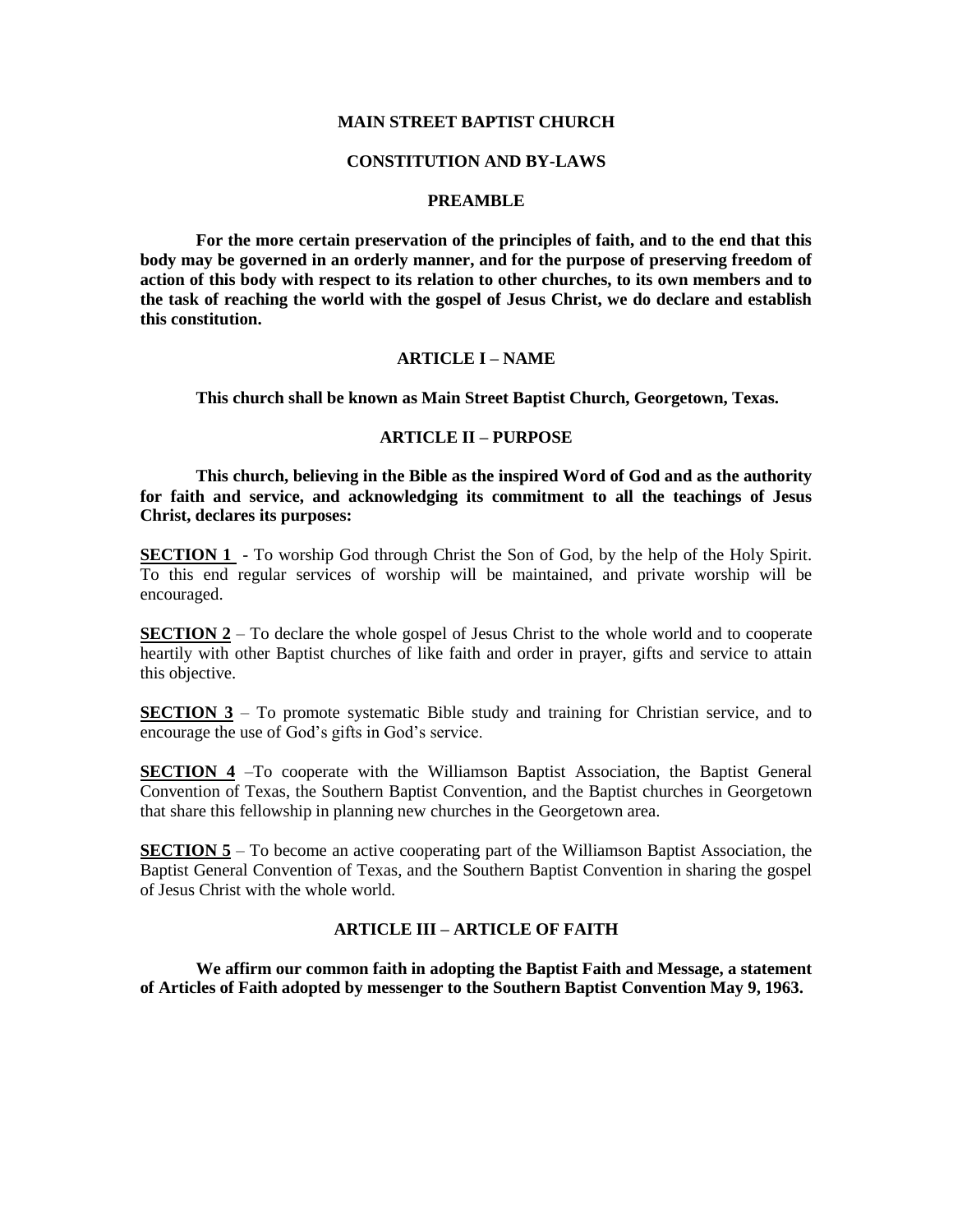### **BY-LAWS**

### **ARTICLE I – MEMBERSHIP**

### **SECTION 1** – General

This is a sovereign and democratic Baptist church under the lordship of Jesus Christ. The membership retains unto itself the exclusive right of self-government in all phases of the spiritual and temporal life of this church. The membership reserves the exclusive right to determine who shall be members of this church and the conditions of such membership.

### **SECTION 2** – Candidacy

Any person may offer himself as a candidate for membership in this church. All such candidates shall be presented to the church at any regular church service for membership in any of the following ways:

- (1) By profession of faith in Jesus Christ and by requesting believers' baptism according to the policies of this church.
- (2) By the transfer of membership from another Baptist church, having made a profession of faith in Jesus Christ and having been baptized.
- (3) By restoration upon a statement of prior conversion experience and baptism in a Baptist church when no letter is obtainable.
- (4) By proxy, when the person(s) desiring membership cannot, for valid reasons, present themselves for membership, they may be presented by a member of their family or close friend.
- (5) By statement of prior conversion experience and baptism and membership in a congregation or denomination who understands the purpose of the church ordinances as Baptists do.

Should there be any dissent as to any candidate, such dissent shall be referred to the pastor and the deacons for investigation and the making or recommendation to the church within thirty (30) days. A three-fourths vote of those church members present and voting shall be required to accept such candidates for membership.

### **SECTION 3** – Termination of Membership

Membership shall be terminated in the following ways:

- (1) death of member;
- (2) dismission to another Baptist church
- (3) exclusion by action of this church; and
- (4) erasure upon request or proof of membership in another church or denomination. In no case will a letter of recommendation or dismissal be issued to another denomination. It is not the policy of this church to grant letters to individuals.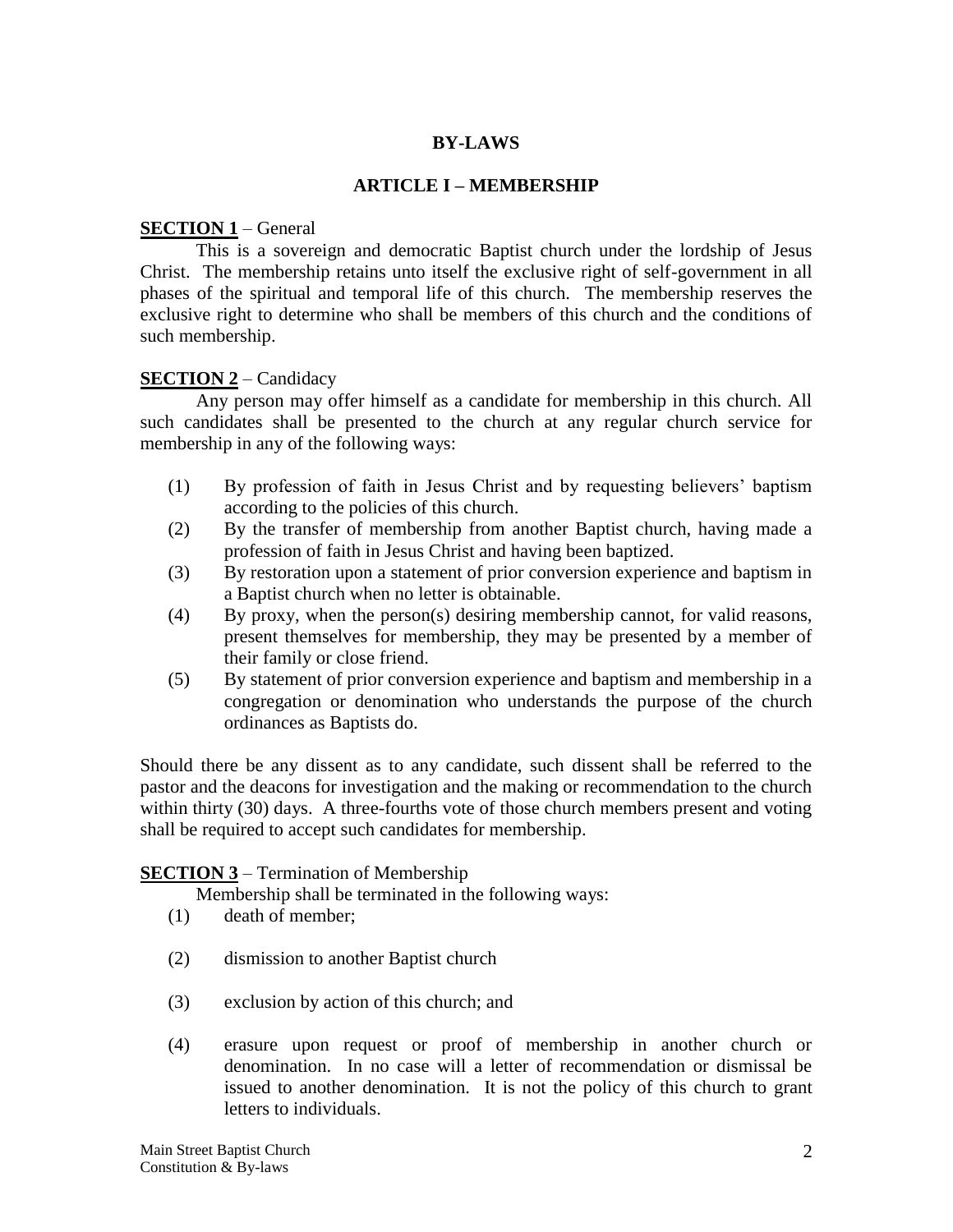### **ARTICLE II – GENERAL CHURCH OFFICERS**

### **SECTION 1** – Standing Committees

Committees shall be formed as the church and pastor deem necessary and as elected by the church.

### **SECTION 2** – Officers

In addition to the pastor, the officers of this church shall be a clerk, a treasurer, and deacons, and other officers that are necessary to maintain the ministry of the church. The church shall elect all officers.

### **SECTION 3** – Pastor

The pastor shall conduct the public services of worship, and the general development of the church ministry shall be under his supervision.

# **SECTION 4** – Call of Pastor

A pastor shall be chosen and called by the church whenever a vacancy occurs. His election shall take place at a meeting of the church for the purpose of which at least one week's notice shall be given. A Pastor Search Committee consisting of five to eleven members of the church shall be elected by secret ballot. The committee members shall be chosen from a list of church members.

The Pastor Search Committee shall meet and select its own chairman.

The Pastor Search Committee shall recommend to the congregation one person whom they feel can serve well as pastor and, if he is not elected by the church, they shall recommend another. The election of the pastor shall be by secret ballot, and an affirmative vote of ninety percent of those members present and voting shall be necessary to election. The pastor shall be called for an indefinite period. He shall serve until the relationship is terminated by his request or at the church's request.

### **SECTION 5** – Deacons

The number of active deacons shall be determined by the church. The election of new deacons shall be by vote of the church from a list of members of the church. A deacon-screening committee, elected by the church, will screen the nominees receiving the majority of votes to determine if they want to serve and are qualified to serve and will bring to the church the list of those so qualified. The screening committee will be responsible for counting the ballots and announcing the results to the church. Deacons who join the church will become eligible to serve as active deacons after a six-month period and election by the church. The deacons will elect their own chairman and other deacon officers, as they deem necessary.

### **SECTION 6** – Moderator

The Moderator shall be the pastor or such other member as the church shall designate. The church shall be guided in parliamentary procedure by the current edition of Robert's Rules of Order.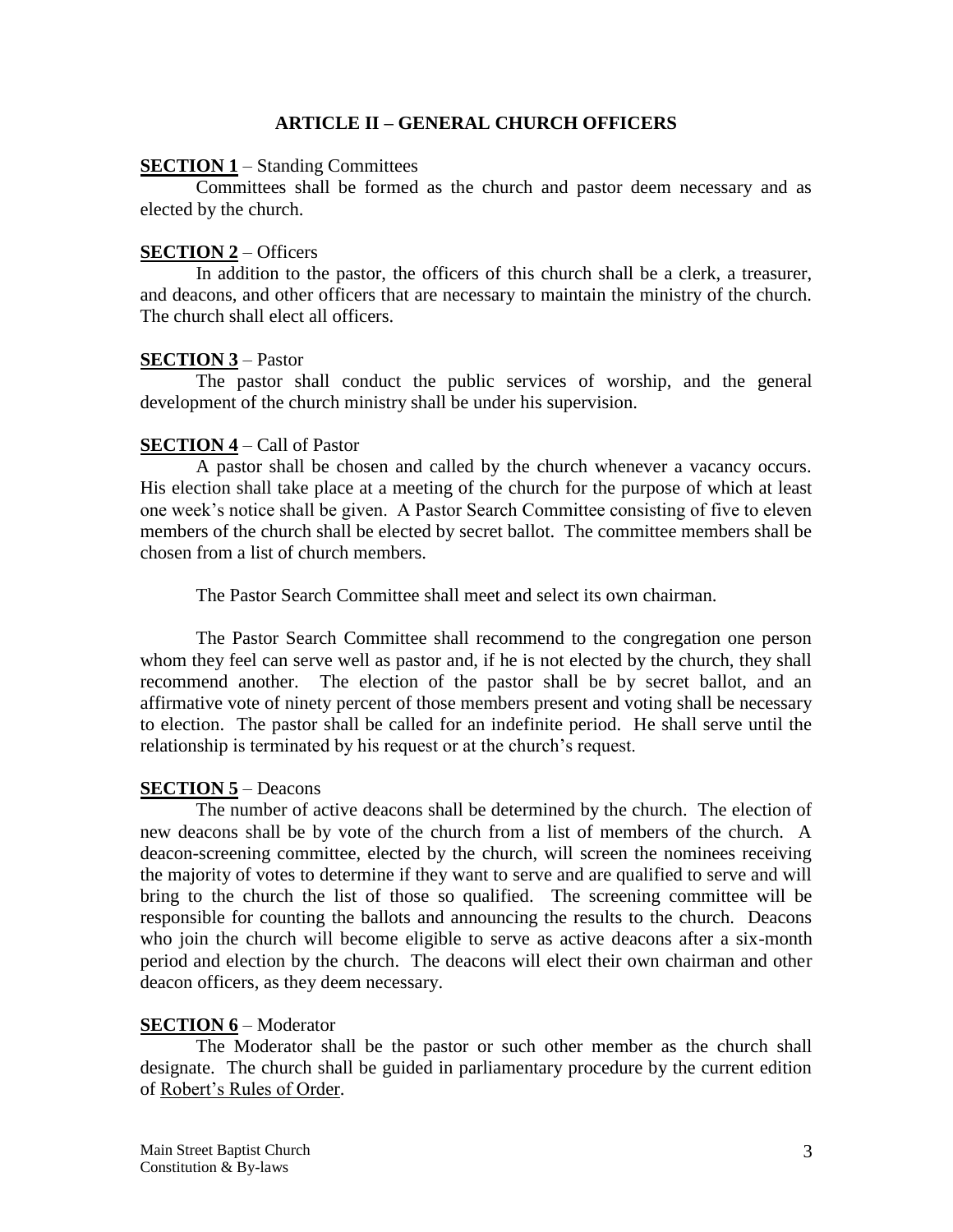## **SECTION 7** – Trustees

The deacons shall recommend to the church for election three persons who will serve the church as trustees. The trustees shall be given power by the church to sign any legal documents in behalf of the church and to care for any legal problems or business that may come to their attention. They will serve at the convenience of the church.

# **ARTICLE III – CHURCH MEETINGS**

**SECTION 1** – The church shall maintain Sunday services and Wednesday services and other worship services as deemed necessary by the church and pastor.

## **SECTION 2** – Business Meeting

The church shall meet in regular business meetings as frequently as deemed necessary by the deacons and the pastor. Such day and time of meeting shall be set by the church.

## **SECTION 3** – Called Business Meeting

The pastor, chairman of deacons, and church clerk can call for a business meeting. Such called business meetings must be announced in all Sunday services, stating the nature and purpose of the meeting, prior to the meeting.

## **SECTION 4** – Quorum

The quorum consists of those who attend the business meeting, provided it is a stated meeting or one that has been properly called.

# **ARTICLE IV – GENERAL**

**AMENDMENTS** – This constitution and by-laws may be amended by three-fourths vote of the members present at any two consecutive business meetings. One week prior to the first meeting at which a change in the constitution is to be considered, public notice must be given of the intent to make such change.